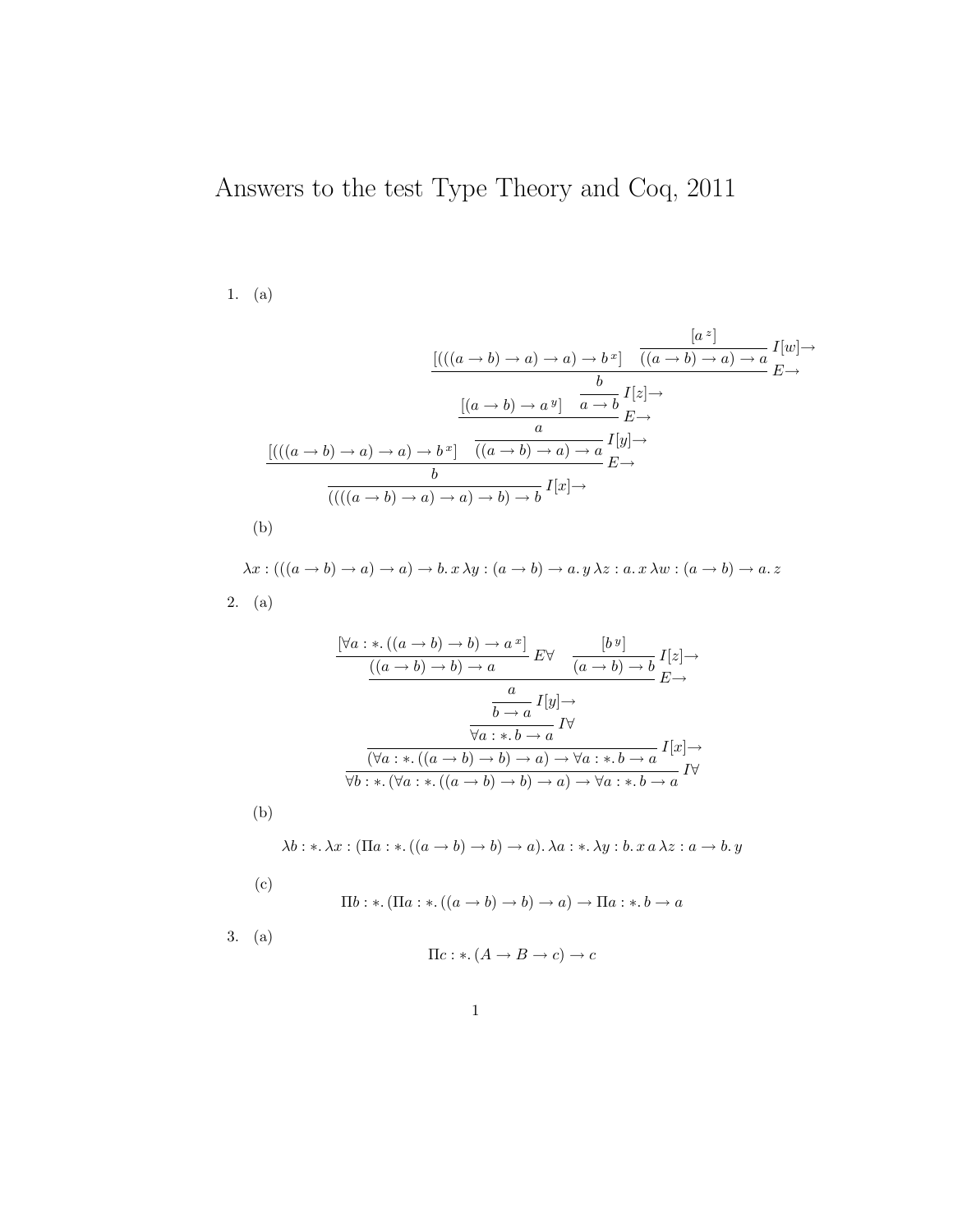$$
\frac{\Gamma\vdash A\wedge B\quad\Gamma,\,A,\,B\vdash C}{\Gamma\vdash C}\,{}^{\cdot}E\wedge^{\cdot}
$$

4. (a)

(b)

$$
\begin{array}{c|c}\n\overline{\phantom{a}}\phantom{a} & \overline{\phantom{a}}\phantom{a} & \overline{\phantom{a}}\phantom{a} \\
\hline\n\phantom{a} d : * \vdash * : \Box \\
\hline\n\phantom{a} d : * \vdash * : \Box \\
\hline\n\phantom{a} d : * \ldots & \Box * \vdash a : * \\
\end{array}
$$

(b)

$$
\frac{\overline{\phantom{a}}\phantom{a}+ \cdots \overline{\phantom{a}}\phantom{a}}{d \cdots} {\overline{d \cdots} + \cdots}
$$

(c)

(a)  
\n
$$
\begin{array}{c}\n\vdots \\
\vdots \\
\hline\n\vdots \\
\hline\n\vdots \\
\hline\nd:*, a: * \vdash d: * & d:*, a: * \vdash d: * & d:*, a: * \vdash d: * \\
\hline\nd:*, a: * \vdash ( \Pi x : d. a): * & d:*, a: * \vdash a : * & \\
\hline\nd:*, a: * \vdash (a : * \vdash ( \Pi x : d. a): * & d:*, a: * \vdash a : * \\
\hline\nd:*, a: * \vdash (a \rightarrow \Pi x : d. a): * & \\
\hline\n\vdots \\
\hline\n\end{array}
$$
\n(b)  
\n
$$
\frac{\vdots}{d:*, a: * \vdash d: * & d:*, a: * \vdash a: * & \\
\hline\n\vdots \\
\hline\n\vdots \\
\hline\n\vdots \\
\hline\n\vdots \\
\hline\n\vdots \\
\hline\n\vdots \\
\hline\n\vdots \\
\hline\n\end{array}
$$
\n(d)  
\n
$$
\lambda H: a. \lambda x: d. H
$$
\n(e)

$$
a\to \forall x.\, a
$$

5. (a) fun x : A => M

This notation shows that the term denotes a function.

(b) forall x : A, B

This notation shows that the product type corresponds to a universally quantified formula under the Curry-Howard isomorphism.

- (c) Set, Prop and Type<sub>i</sub> for all type levels  $i \in \mathbb{N}$ .
- (d)  $*$  has type  $\Box$ , and  $\Box$  does not have a type.
- (e) Set and Prop both have type Type<sub>0</sub>, and Type<sub>i</sub> has type Type<sub>i+1</sub>.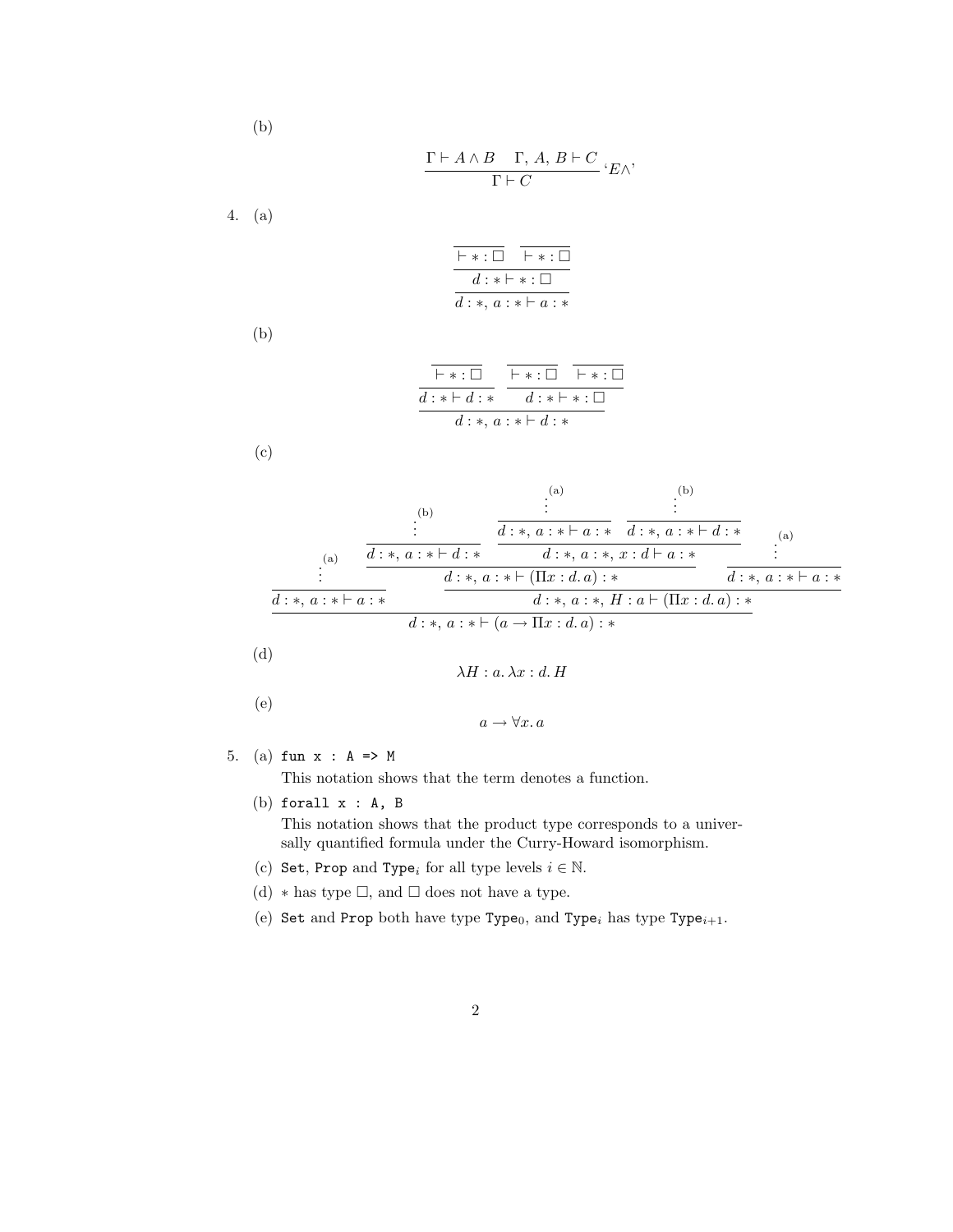6. (a) All but the second and fourth can be written with  $\rightarrow$  notation:

```
\Pi x : a.b = a \rightarrow b\Pi a : *b = * \rightarrow b\Pi x : a.* = a \rightarrow *\Pi a : *.* = * \rightarrow *
```
- (b) Only the first is allowed in  $\lambda \rightarrow$ .
- (c) The first, second and fifth are allowed in  $\lambda P$ .
- (d) The first, third and fourth are allowed in  $\lambda$ 2.
- (e)

```
\Pi x : a.b : *
\Pi x : a. p x : *\Pi a : * b : *\Pi a : * . a : *
\Pi x : a.* : \Box\Pi a : \ast . \ast : \Box
```

```
7. (a) Inductive boollist : Set :=
       | nil : boollist
       | cons : bool -> boollist -> boollist.
   (b) forall P : boollist -> Prop,
         P nil ->
         (forall (b : bool) (1 : boollist), P 1 \rightarrow P (cons b 1)) ->
         forall l : boollist, P l
   (c) Require Import Bool.
      Fixpoint andblist (l : boollist) {struct l} : bool :=
        match l with
         | nil => true
         | cons b l' => andb b (andblist l')
         end.
```
8. (a) Require Import Even.

```
Inductive seq (n : nat) : nat \rightarrow nat \rightarrow Prop :=| seq_O : seq n O n
    | seq_even : forall (i a b : nat), seq n i a ->
        a = mult (S (S 0)) b \rightarrow seq n (S i) b| seq_odd : forall (i a : nat), seq n i a ->
        not (even a) -> seq n (S i) (S (mult (S (S (S O))) a)).
(b) Definition convergent (n : nat) : Prop :=
      n = 0 \setminus / exists i : nat, seq n i (S 0).
```
(c) forall n : nat, convergent n